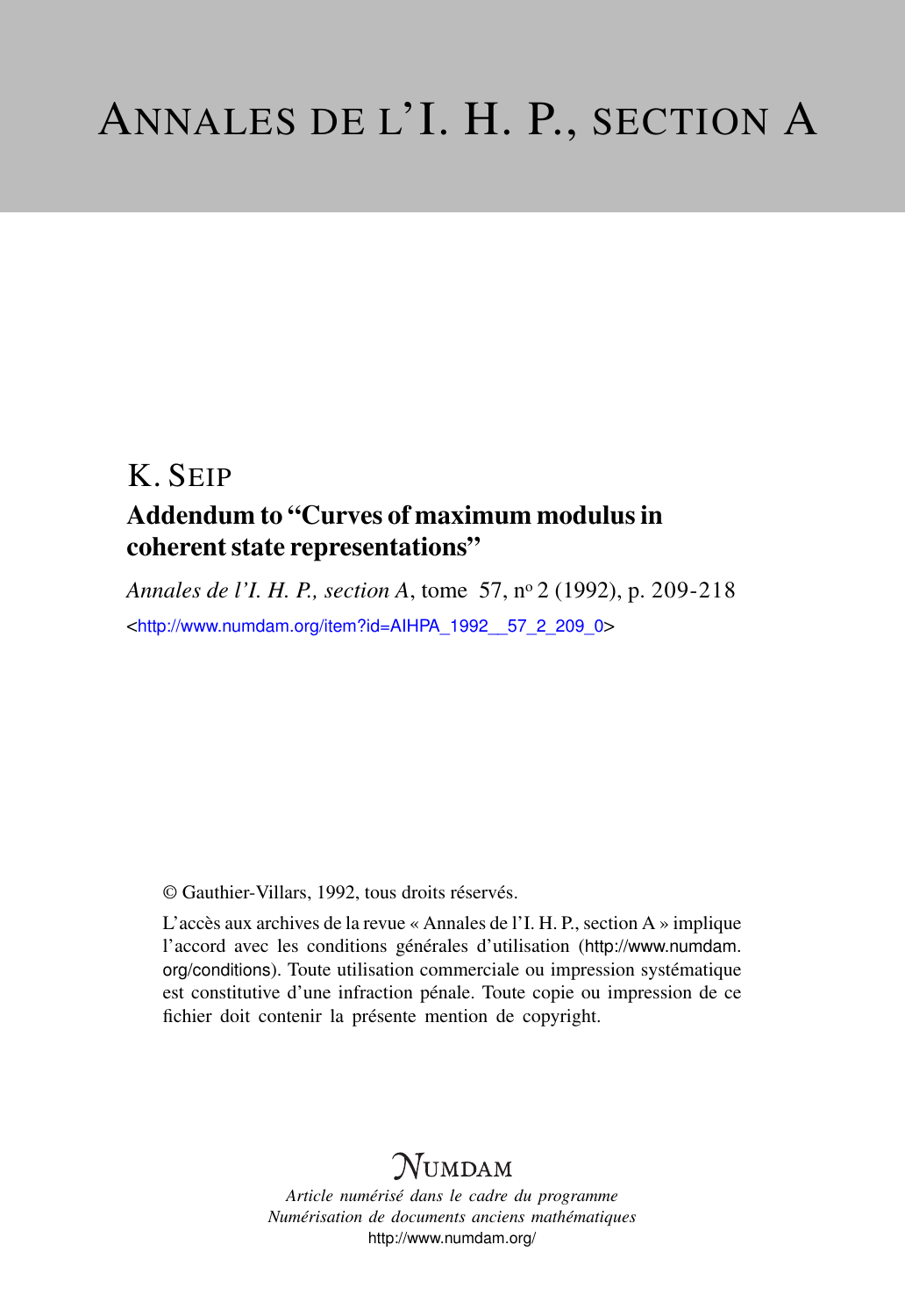Vol. 57, n° 2, 1992, p. 209-218.

## Addendum to "Curves of maximum modulus in coherent state representations"

by

#### K. SEIP

Division of Mathematical Sciences, University of Trondheim, N-7034 Trondheim-NTH, Norway

ABSTRACT.  $-$  A class of analytic functions naturally related to a previous paper of the author is studied. This class consists of functions of the form  $G(z) = z + \mathcal{O}(z^2)$  such that  $\overline{G}(G(z)) = z$  in some neighborhood of 0. First a description in terms of formal power series is given. Then it is proved that there is a bijective correspondence between this class of functions and analytic arcs through 0 with a horizontal tangent there. The G for which this arc is part of a closed curve with G meromorphic in some domain containing the curve can be associated with univalent rational functions in the unit disk. Our results are applied to the problem of finding possible curves along which the moduli of certain weighted analytic functions attain maxima.

RÉSUMÉ. - L'auteur présente une classe de fonctions analytiques résultant naturellement d'un précédent papier du même auteur. Cette classe consiste de fonctions de la forme  $G(z) = z + \mathcal{O}(z^2)$  telles que  $\bar{G}(G(z)) = z$ aux environs de zéro. Cette classe de fonctions est d'abord décrite en termes de séries de puissance formelle, puis il est démontré qu'il existe une bijection entre cette classe de fonctions et les arcs analytiques passant par zéro et ayant une tangente horizontale en ce point. La fonction G pour laquelle cet arc est une partie d'une courbe fermée avec G meromorphique dans un domaine contenant cette courbe, peut être associée avec les fonctions rationnelles univalentes du disque unité. Les résultats sont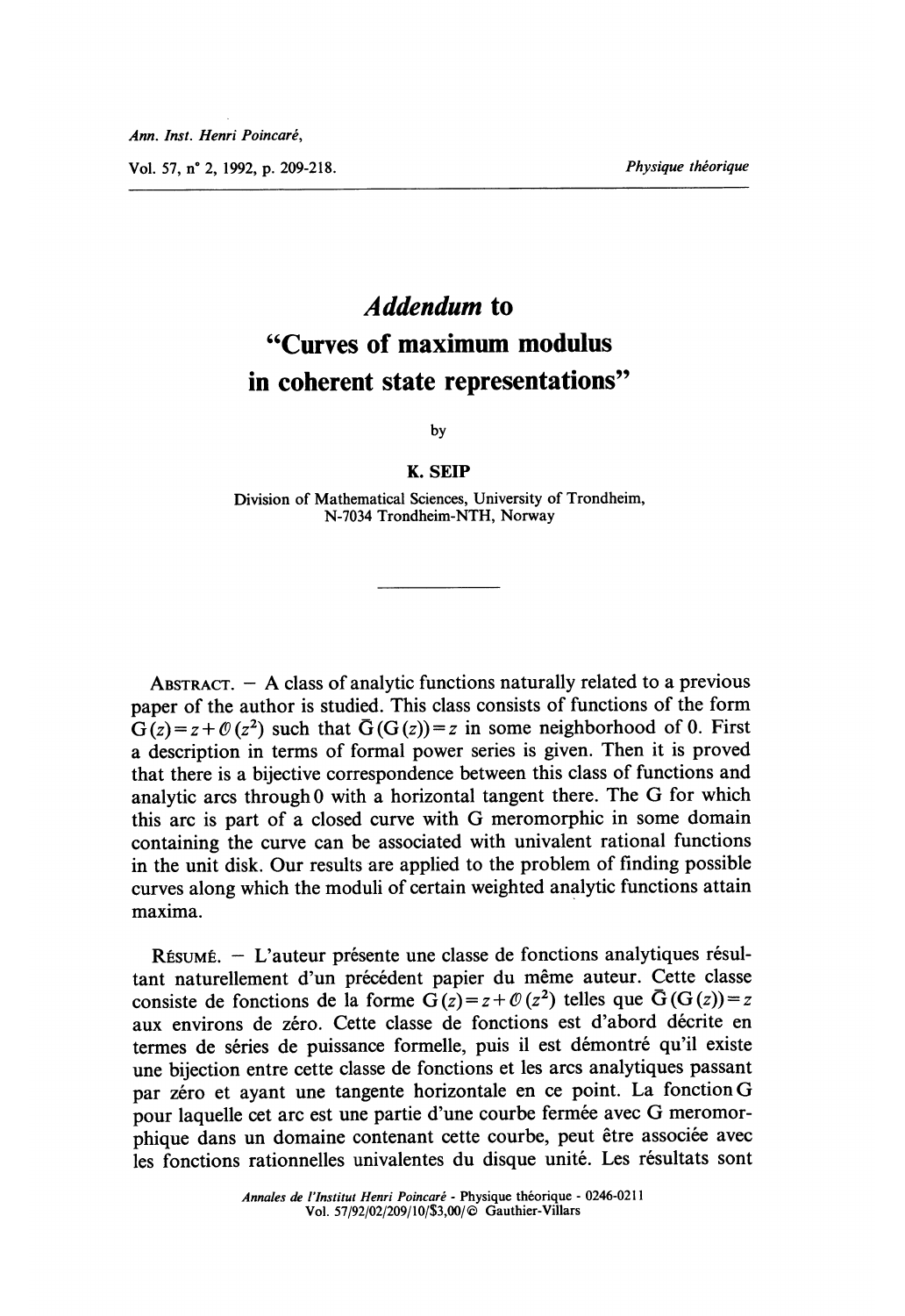appliques a la recherche d'éventuelles courbes Ie long desquelles les modules de certaines fonctions analytiques pondérées atteignent des maxima.

### 1. INTRODUCTION

The purpose of this paper is to examine a class of functions closely related to the discussion of [5], and the intention is to clarify to some extent the mathematical part of [5]. We shall close by indicating the link to [5] and by giving two applications to the problems discussed there.

The class of functions to be considered is denoted by  $\mathscr{G}$ . It consists of functions  $G(z)$  analytic in some neighborhood of 0 with the following property. The Maclaurin series of each G is of the form

$$
G(z) = z + c_2 z^2 + c_3 z^3 + \dots,
$$
 (1)

and the inverse function  $G^{-1}$  of G defined in some neighborhood of 0 satisfies

$$
G^{-1}(z) = \overline{G}(z)
$$

where we have defined

$$
\overline{G}(z) = \overline{G(\overline{z})}.
$$

### 2. RESULTS ON FORMAL POWER SERIES

We start our discussion in the more general setting of formal power series [2]. That is, we consider formal power series over the field of complex numbers and restrict to elements of the group of almost units under composition of the form

$$
G(x) = x + c_2 x^2 + c_3 x^3 + \dots,
$$
 (2)

with  $G^{-1} = \overline{G}$ . Here we have defined

$$
\overline{G}(x) = x + \overline{c}_2 x^2 + \overline{c}_3 x^3 + \dots
$$

The reader should notice the algebraic identities

$$
\overline{(G^{-1})} = \overline{G}^{-1}, \quad \text{and} \quad \overline{GH} = \overline{GH},
$$

which will be used frequently.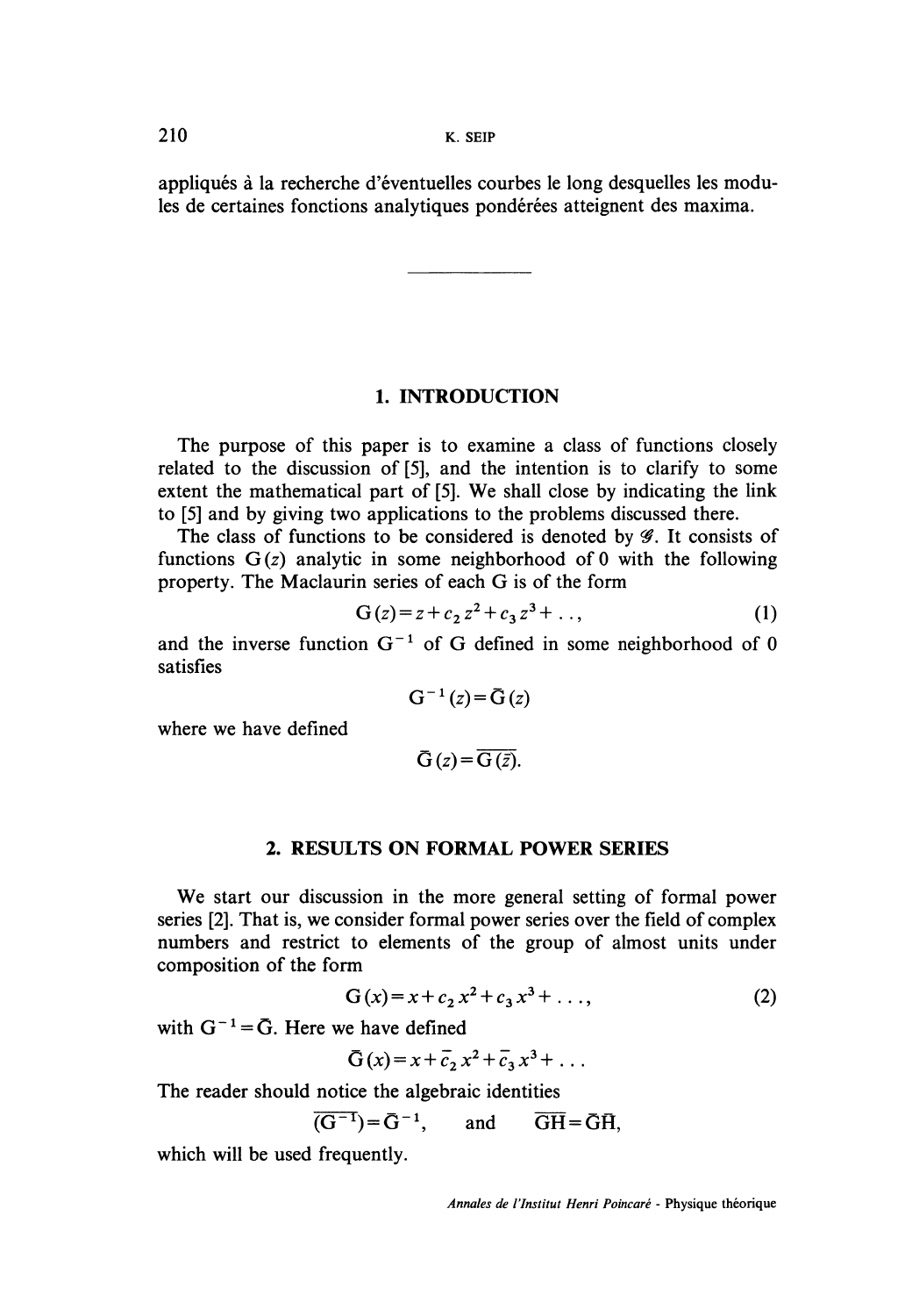For any G and any real number  $r \neq 0$ , define the formal power series

$$
G_r(x) = \frac{1}{r} G(rx) = x + c_2 rx^2 + c_3 r^2 x^3 + \dots
$$

and let  $G<sup>n</sup>$  denote G composed with itself *n* times where *n* may be any integer, with the obvious interpretation for negative n. One observes immediately the following.

PROPOSITION 2.1. - Let G be a formal power series of the form  $(2)$ . Then if  $G^{-1} = \overline{G}$  we have

$$
G_r^{-1} = \bar{G}_r
$$
 and  $(G^n)^{-1} = \bar{G}^n$ 

for any real  $r\neq 0$  and any integer n.

The following theorem gives a recipe for constructing all possible formal power series of the desired kind.

THEOREM  $2.2. - Let$ 

$$
J(x) = b_2 x^2 + b_3 x^3 + \dots
$$

with real coefficients  $b_2$ ,  $b_3$ , ... Then there exists a unique formal power series

$$
R(x)=x+a_2x^2+a_3x^3+\ldots
$$

with real coefficients 1,  $a_2, a_3, \ldots$  such that for

$$
G(x) = R(x) + i J(x) = x + (a_2 + ib_2)x^2 + (a_3 + ib_3)x^3 + ...
$$

we have  $G^{-1} = \overline{G}$ .

*Proof.*  $-$  The proof is constructive, that is it gives an algorithm for generating the sequence  $a_2, a_3, \ldots$ 

Put  $a_1 = 1$ . Suppose we have found  $a_1, \ldots, a_n$ , and define

$$
G^{(n)}(x) = x + (a_2 + ib_2) x^2 + \ldots + (a_n + ib_n) x^n.
$$

We then have

$$
H^{(n)}(x) = (\overline{G^{(n)}} G^{(n)})(x) = x + c_{n+1} x^n + \dots
$$
 (3)

Define similarly  $G^{(n+1)}$  with a so far unspecified  $a_{n+1}$ . Then

$$
H^{(n+1)}(x) = x + d_{n+1} x^{n+1} + \dots
$$

with

$$
d_{n+1} = 2 a_{n+1} + c_{n+1}.
$$

By the identity

$$
G^{(n+1)}H^{(n+1)} = \overline{H^{(n+1)}}G^{(n+1)}
$$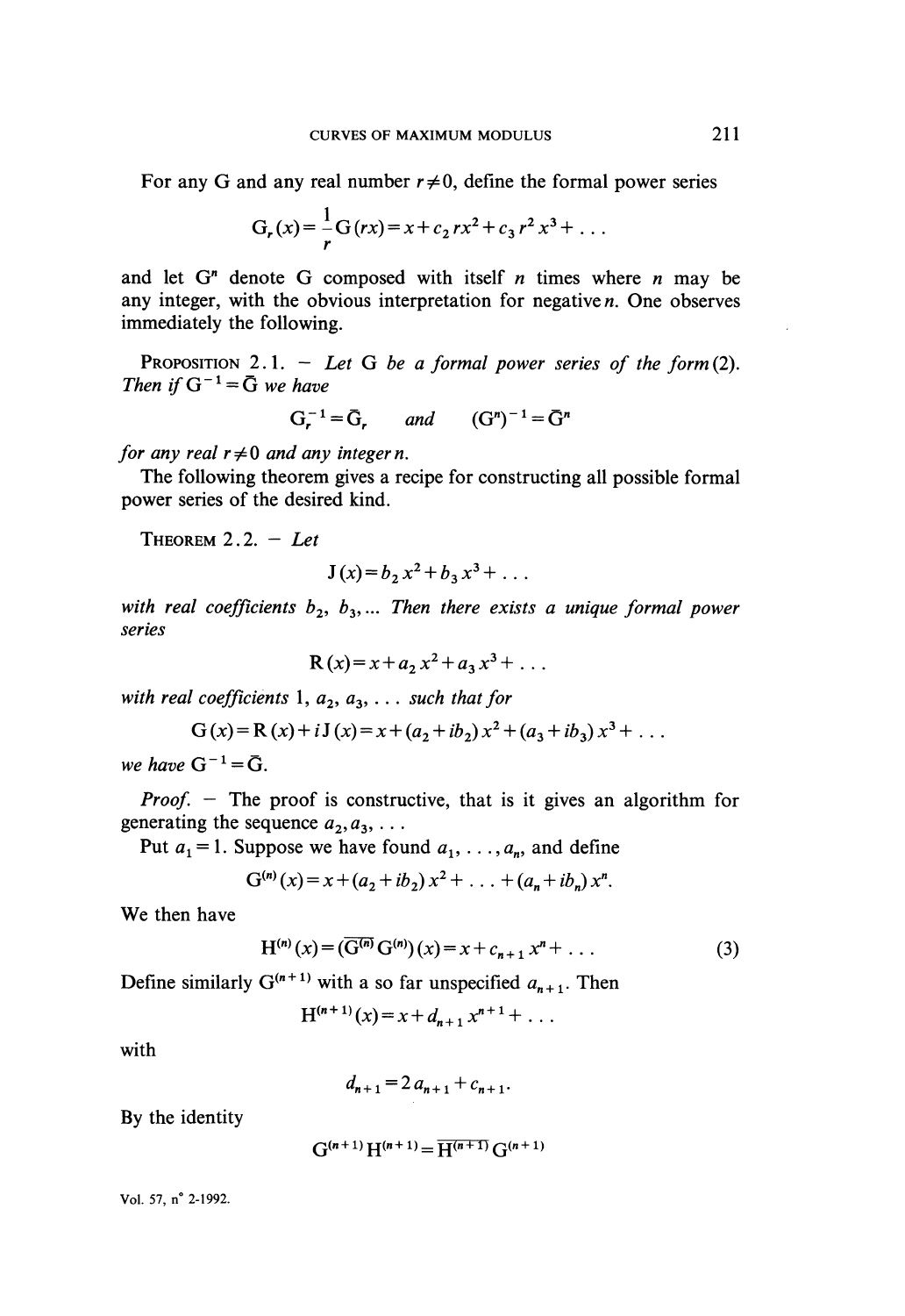we have

$$
x + (a_2 + ib_2) x^2 + \ldots + (a_n + ib_n) x^n + (a_{n+1} + ib_{n+1} + d_{n+1}) x^{n+1} + \ldots
$$
  
=  $x + (a_2 + ib_2) x^2 + \ldots + (a_n + ib_n) x^n + (a_{n+1} + ib_{n+1} + \overline{d_{n+1}}) x^{n+1} + \ldots$ 

This means that  $d_{n+1}$  must be real. By choosing

$$
a_{n+1} = -\frac{1}{2}c_{n+1}
$$

a G<sup>n+1</sup> of the desired kind is produced, which obviously is unique.<br>Since (3) holds for  $n=1$  the result follows by induction on  $n$ . Since (3) holds for  $n = 1$  the result follows by induction on *n*. We may characterize these formal power series in another way.

THEOREM 2.3. - Let G be a formal power series of the form  $(2)$ . Then the following statements are equivalent.

(i)  $G^{-1} = \bar{G}$ 

(ii) There exists a power series  $\Phi$  of the form

$$
\Phi(x) = x + \alpha_2 x^2 + \alpha_3 x^3 + \dots
$$

such that  $G = \bar{\Phi}^{-1} \Phi$ .

*Proof.* - The implication (ii)  $\Rightarrow$  (i) is obvious and we concentrate on proving  $(i) \Rightarrow (ii)$ .

To this end, define

$$
\Phi(x) = \frac{1}{2} (G(x) + x).
$$

Observe that

 $\bar{\Phi}$ G =  $\Phi$ .

which shows that a  $\Phi$  of the desired kind has been constructed.  $\square$ 

We observe that  $\Phi$  is not unique. It is easily seen that it is unique up to composition  $R\Phi$  with almost units

$$
R(x) = x + b_2 x^2 + b_3 x^3 + \dots
$$

with real coefficients  $b_2, b_3, \ldots$  Algebraicly we may thus associate our formal power series with the group of almost units modulo the group of almost units with real coefficients.

## 3. A GEOMETRIC CONSEQUENCE OF ANALYTICITY

From now on we require our power series to have a nonzero radius of convergence, that is we turn to a discussion of the class  $\mathscr{G}$ . We shall see how the requirement of analyticity leads us to certain geometric results.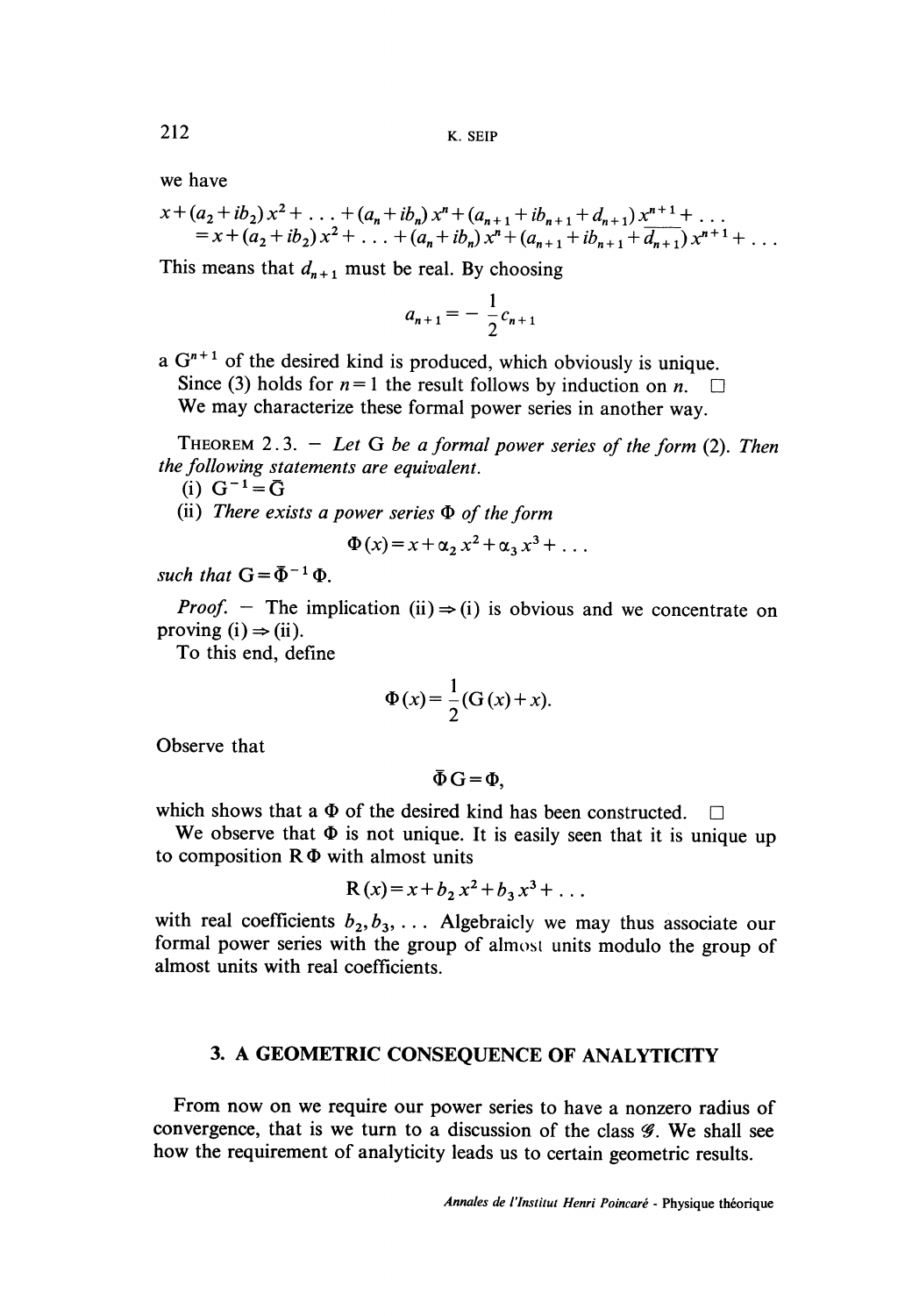We keep our notation from the preceding section. This means, for instance, that by definition  $(GH)(z) = G(H(z))$  wherever this has a meaning.

We observe at once that Proposition 2.1 carries over to this restricted situation, the first part of which will be useful.

PROPOSITION 3.1. - If  $G \in \mathscr{G}$ , then  $G_r \in \mathscr{G}$  and  $G^n \in \mathscr{G}$  for any real  $r \neq 0$ and for any integer n.

Unfortunately, Theorem 2. 2 can not transferred. One may check that  $J(x) = x^2$  gives an R(x) with convergence radius 0.

But obviously Theorem 2. 3 has a counterpart. The geometric content of this result is that there is a bijective correspondence between  $\mathscr G$  and analytic arcs through 0 with a horizontal tangent there.

THEOREM 3.2. - For  $G(z)$  of the form (1) the following statements are equivalent.

(i)  $G \in \mathscr{G}$ .

(ii) There exists a function  $\Phi$  of the form

$$
\Phi(z) = z + \alpha_2 z^2 + \alpha_3 z^3 + \ldots,
$$

such that

$$
G = \overline{\Phi}^{-1} \Phi
$$

in some neighborhood of  $0$ .

(iii) There is an analytic arc  $\Gamma_G$  passing through 0 such that

$$
G(z) = \overline{z}
$$

along  $\Gamma_{\rm G}$ .

*Proof.*  $-$  (i)  $\Rightarrow$  (ii): This is just a copy of the proof of Theorem 2.3. (ii)  $\Rightarrow$  (iii): For  $z = \Phi^{-1}(t)$ , t real and sufficiently small we have

 $G(z) = \overline{\Phi}^{-1}(t) = \overline{\Phi^{-1}(t)} = \overline{z}$ .

(iii)  $\Rightarrow$  (i): In a neighborhood of 0 GG is well defined and we have

$$
(\bar{G}G)(z) = z
$$

along  $\Gamma_G$ , and thus  $\bar{G}G = I$  in this neighborhood.  $\Box$ 

*Remark.* - The arc  $\Gamma_G$  of (iii) is given by  $y = Q(x)$  where Q is the real power series in

$$
\Phi^{-1}(z) = z + i Q(z).
$$

where we have chosen

$$
\Phi(z) = \frac{1}{2} (G(z) + z).
$$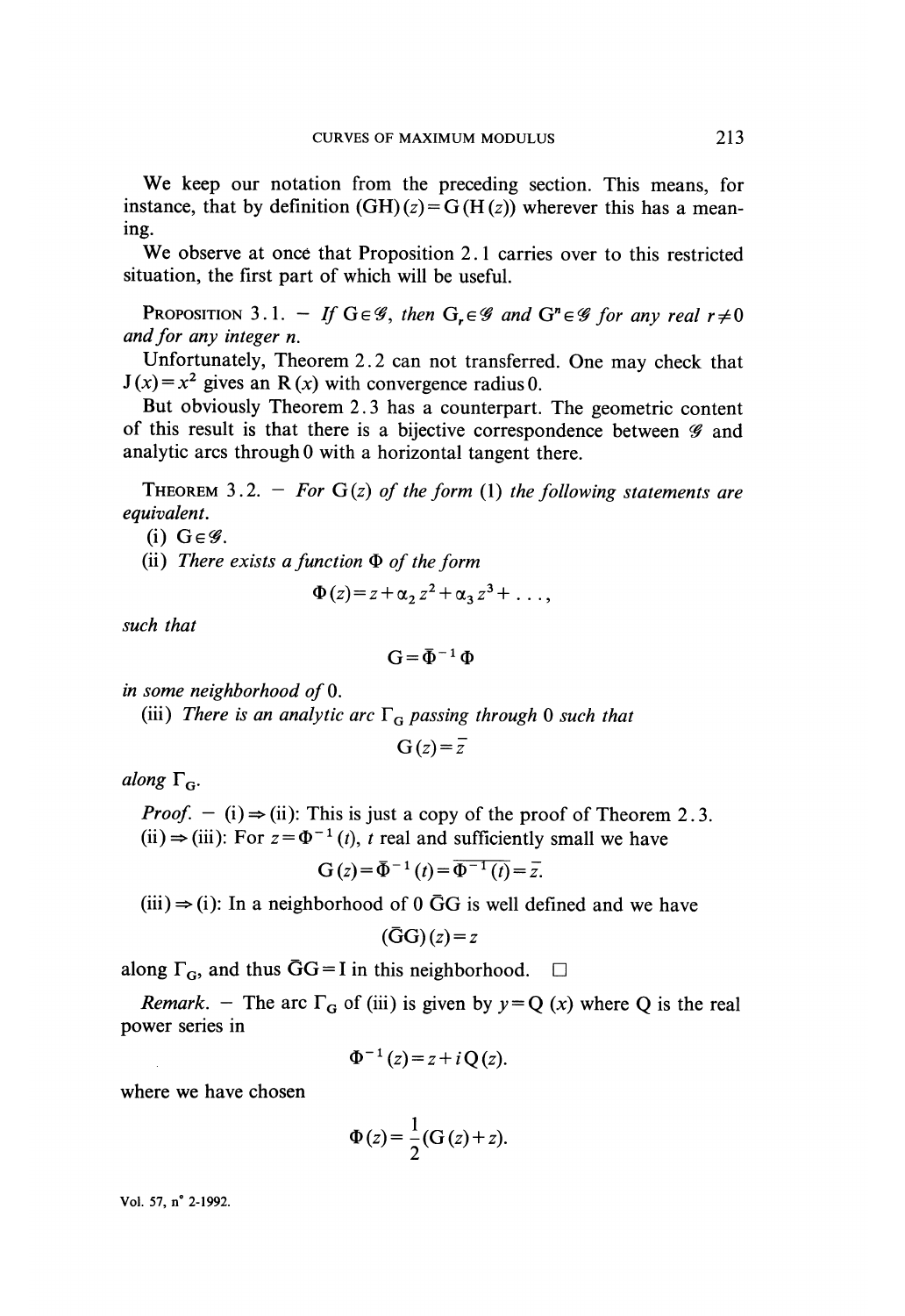214 K. SEIP

For the rest of this paper we shall be interested in domains in which elements of  $\mathscr G$  can be defined as meromorphic functions, possibly by analytic continuation. It is then natural to note that the Möbius transformations contained in  $\mathcal G$  are the only elements of  $\mathcal G$  that can be continued meromorphically to the whole complex plane (this is essentially Theorem 4.1. of [5]).

## 4. WHEN  $G(z) = \overline{z}$  ALONG A CLOSED CURVE

We have seen that locally the elements of  $\mathcal G$  can be associated with all possible analytic arcs (suitably normalized ). We shall now take a more global point of view and look for possible *closed* curves  $\Gamma_{\rm G}$  to which there exist functions G with  $G(z) = \overline{z}$  along  $\Gamma$  and G meromorphic in some domain containing  $\Gamma$ . Such G may be associated to elements of  $\mathscr G$  through suitable Mobius transformations.

Note that it is necessary to look for *meromorphic* G: The function  $z G(z)$ is positive on  $\Gamma$  and thus equal to a constant if  $z G(z)$  is analytic.

The result of this section reduces this problem to a study of univalent rational functions in the unit disk. The proof is essentially contained in [5] (see the proof of Theorem 5.4) and is therefore omitted. We have chosen to place one of the poles at 0, which is just a convenient normalization.

THEOREM 4.1. - Let  $\Gamma$  be a closed curve enclosing 0 and let  $G(z) = \overline{z}$ along  $\Gamma$ , G meromorphic in some domain containing  $\Gamma$ . Furthermore, let G have a  $k$ -th order pole at  $0$  and n other poles (counting multiplicities) enclosed  $bv\Gamma$ . Then  $\Gamma$  is the image of the unit circle under a rational function

$$
\Psi(z) = zr(z)/s(z)
$$

being univalent in the closed unit disk with  $z(r)$  and  $s(z)$  relatively prime and degree  $(r) = n - 1$  and degree  $(s) = n - k$ .

Conversely, any such rational function being univalent in some domain containing the unit disk defines such a curve  $\Gamma$  with corresponding  $G(z)$ given by

$$
G(z) = \bar{\Psi}\left(\frac{1}{\Psi^{-1}(z)}\right).
$$

Clearly, such  $\Psi$  can be found for any  $k \leq n$ . We can thus find G with an arbitrary number of poles enclosed by  $\Gamma$ .

Annales de l'Institut Henri Poincaré - Physique théorique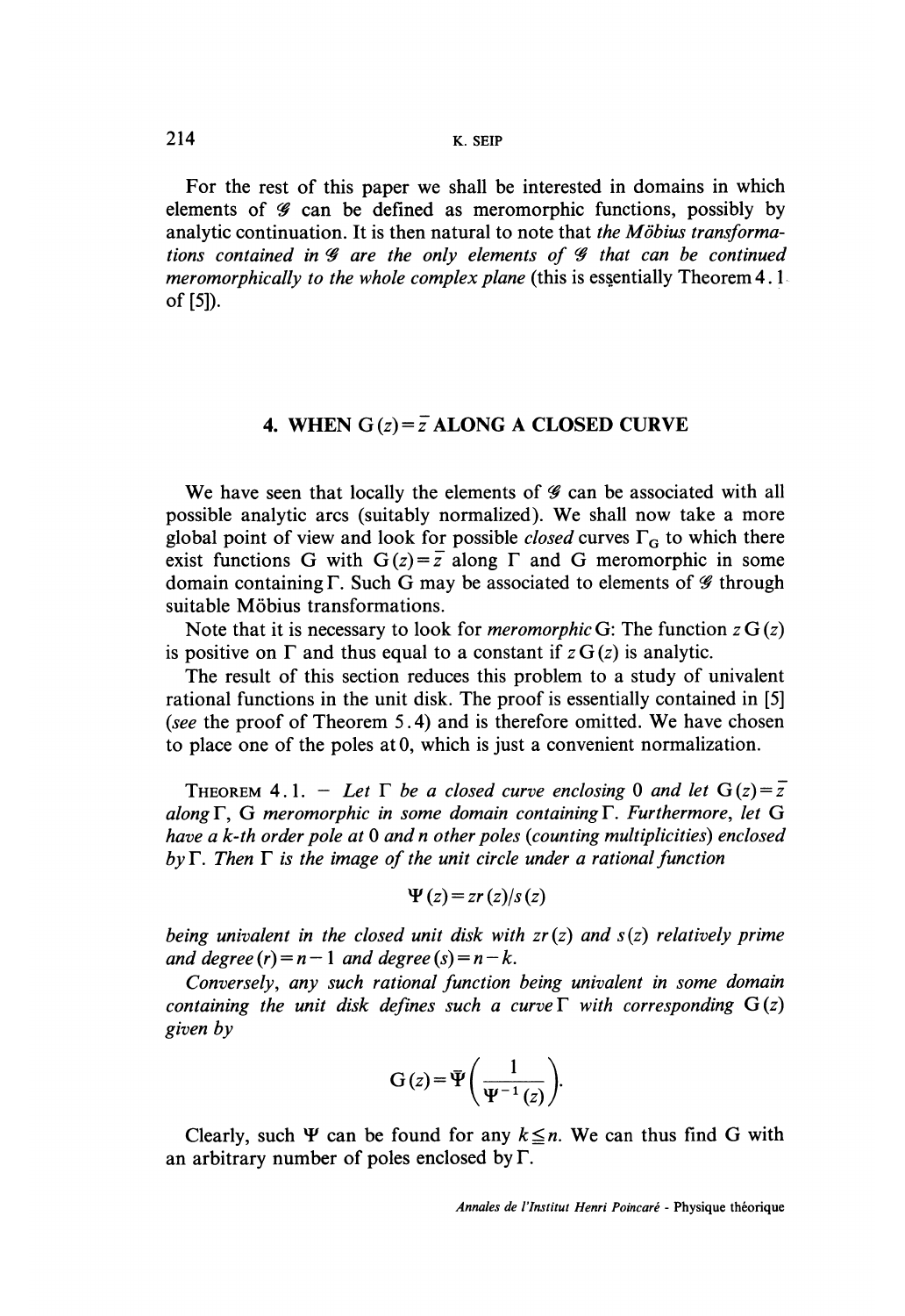#### 5. RESTRICTING TO THE UNIT DISK

Now let  $\mathscr{G}(\Delta)$  denote the class of functions G meromorphic in the unit disk  $\Delta$  such that  $G(z) = \overline{z}$  along some nondegenerate curve in  $\Delta$ .  $\mathscr{G}(\Delta)$  can be viewed as a subclass of  $\mathcal G$  in view of the following simple invariance.

PROPOSITION 5.1. - For any  $G \in \mathscr{G}(\Delta)$  and any Möbius self-map T of  $\Delta$ ,  $\overline{T}^{-1}GT \in \mathscr{G}(\Delta)$ .

*Proof.* - Observe that if  $G(z) = \overline{z}$  along  $\Gamma$ , then  $(\overline{T}^{-1}GT)(z) = \overline{z}$  along  $T^{-1}(\Gamma)$ .  $\Box$ 

The curves associated to  $\mathscr{G}(\Delta)$  may either be closed and properly contained in  $\Delta$ , or they may start and end, possibly at the same point, at the unit circle. Intersections are impossible due to the analyticity of G. We shall refer to these two kinds of curves as *closed* and *infinite curves*, respectively. It is easy to see from the result of the preceding section that in the case of closed curves, there can only be one curve associated with G. But in the case of infinite curves we note the following.

PROPOSITION 5.2. - For any  $n \ge 2$  there exist  $G \in \mathcal{G}(\Delta)$  with n distinct infinite curves along which  $G(z) = \overline{z}$ .

 $Proof. - Let$ 

$$
\Psi(z) = z \cdot \frac{1 - \varepsilon_1 z^n}{1 - \varepsilon_2 z^n}
$$

which clearly is univalent in some domain containing the unit disk for sufficiently small  $\varepsilon_1, \varepsilon_2 > 0$ ,  $\varepsilon_1 \neq \varepsilon_2$ . You then observe that, as z traverses the unit circle,  $\Psi(z)$  intersects the unit circle 2*n times*.  $\Box$ 

It would be interesting to know if any  $G \in \mathscr{G}(\Delta)$  with more than one curve arises in this way, that is as a closed curve "cut" by the unit circle. If this is so, one could argue that the case of multiple curves really is an artifact. For the applications we have in mind it is however the restriction to the disk that has a meaning.

## 6. CURVES OF MAXIMUM MODULUS OF ANALYTIC FUNCTIONS WITH A BERGMAN WEIGHT

We shall close by pointing out the relation to [5] and by giving two applications to the problems discussed there.

Let us recall the problem put forward in [5]. We are concerned with functions

$$
S(z) = (1 - |z|^2)^{\alpha} f(z)
$$
 (4)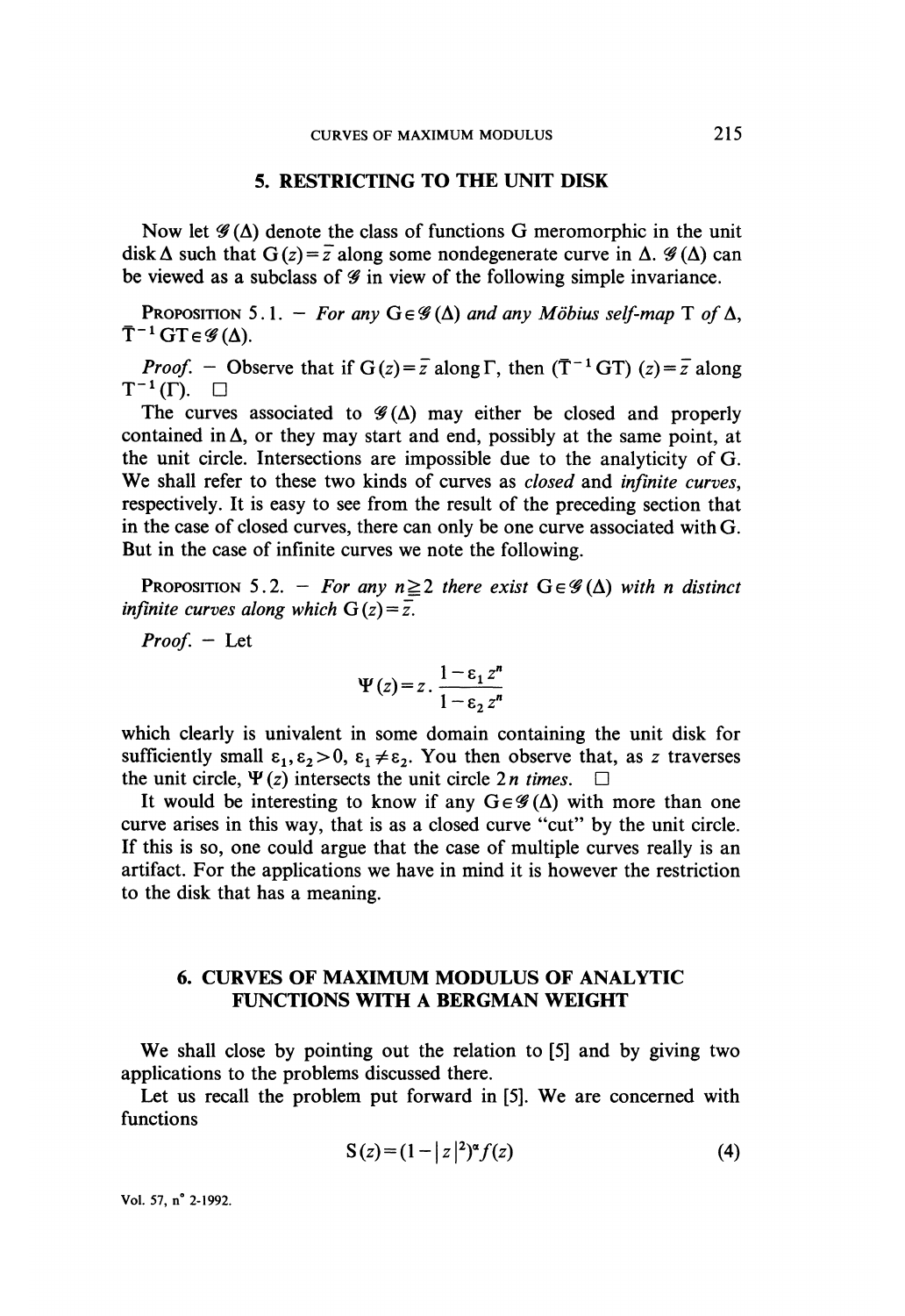where  $\alpha > 0$  is some fixed number and  $f(z)$  is analytic in the unit disk  $\Delta = \{z:|z| < 1\}$ . We are interested in curves of the following kind.

 $=\{z: |z| < 1\}$ . We are interested in curves of the following kind.<br>
DEFINITION. - A curve  $\Gamma$  is an M-curve of  $S \neq 0$  if  $\frac{\partial |S|}{\partial x} = \frac{\partial |S|}{\partial y} = 0$ <br>
ong  $\Gamma$ , where S is of the form (4).

along  $\Gamma$ , where S is of the form (4).

We also say that  $\Gamma$  is an M-curve of f when  $\Gamma$  by this definition is an M-curve of S, and S and  $f$  are related by (4).

The interested reader should consult [5] to find the quantum mechanical motivation for our interest in M-curves. The main point is that they may represent the classical orbits of certain quantum mechanical systems related to the radial harmonic oscillator and the hydrogen atom as studied by T. Paul [3]. M-curves could also represent "time-varying spectral lines" of certain classes of signals, see for instance [1], [4].

Straightforward arguments led us to the following results [5].

PROPOSITION 6.1. - Suppose S has an M-curve  $\Gamma$ . Then

(i)  $|S|$  is constant along  $\Gamma$ ,

(ii)  $|S|$  attains local maxima on  $\Gamma$ ,

(iii) S is determined up to a constant factor by any subset of  $\Gamma$  containing an accumulation point.

PROPOSITION 6.2. - A curve  $\Gamma$  is an M-curve of S if and only if

$$
\frac{d}{dz}\ln f = \frac{f'(z)}{f(z)} = \frac{2\,\alpha\,\bar{z}}{1 - |z|^2} \tag{5}
$$

holds along  $\Gamma$ .

The latter proposition shows that any M-curve defines an element of  $\mathcal{G}$ . This is seen by putting

$$
G(z) = \frac{f'(z)/f(z)}{2\alpha + zf'(z)/f(z)}
$$

for which we have  $G(z) = \overline{z}$  along  $\Gamma$ . The following theorem tells us that the opposite is true in a certain sense.

THEOREM 6.3. - For any  $G \in \mathscr{G}$  G, defines an M-curve for all sufficiently small r.

*Proof.* - For sufficiently small r G, will be analytic in  $z \in \Delta$  so the only thing that could prevent it from defining an M-curve, are possible poles of  $G_r(z)/(1-z)G_r(z)$ , thus points in  $\Delta$  at which

$$
z\mathbf{G}_{r}(z)-1=0.
$$

Now pick some  $\epsilon > 0$  and choose r such that  $G_r(z)$  is analytic in  $|z| \leq 1 + \epsilon$ . Then for sufficiently small  $r$  we have

$$
|z^2-1-(z \, \mathbf{G}_r(z)-1)|<|z^2-1|
$$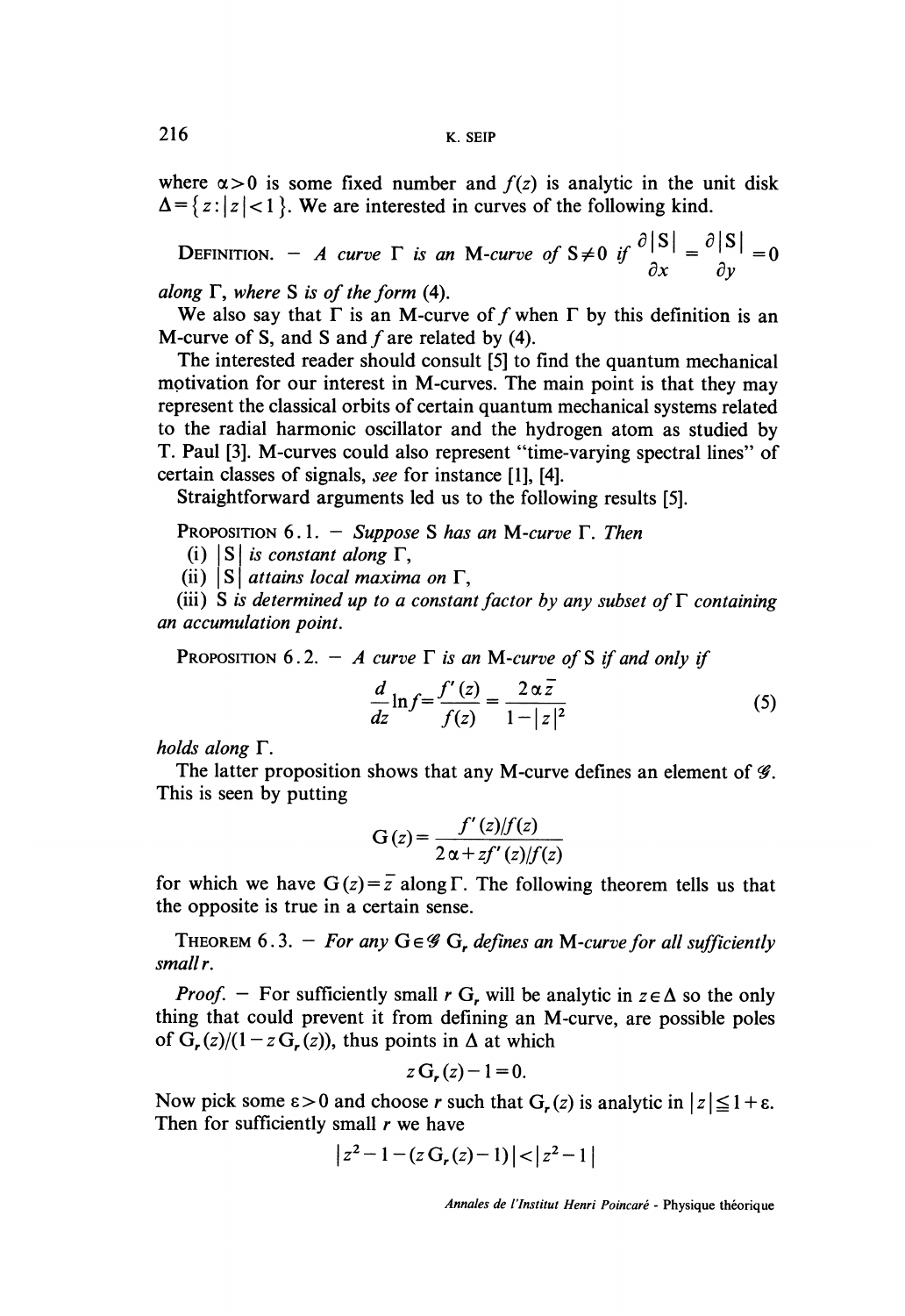on  $|z|=1+\epsilon$ . Thus by Rouché's theorem  $zG_{\epsilon}(z)-1$  has precisely two roots in  $|z| < 1 + \epsilon$ . Also for sufficiently small r there are two intersections between  $\Gamma_{\text{G}_n}$  and the unit circle, and it is clear that the two roots of  $z \mathbf{G}_z(z) - 1$  correspond to these intersections.  $\square$ 

In principle we now know how to generate all possible M-curves. A somewhat systematic way to do it could be as follows. Divide the elements of  $\mathscr G$  into equivalence classes by identifying G with H whenever there exists a real  $r \neq 0$  such that  $G(z) = \frac{1}{z} H(rz)$ . Then pick out one normalized representative G for each equivalence class, for instance with  $|G''(0)|=1$ . To each equivalence class we can identify a "spectrum" defined by

$$
\sigma(G) = \{r > 0 : G_r \text{ defines an } M\text{-curve }\}
$$

By Theorem 6.3  $\sigma$ (G) is nonempty for all G, it consists at least of some interval with 0 as the one endpoint. If G is not a Möbius transformation we also know that sup  $\sigma(G) < \infty$ . We urge the reader to compute  $\sigma(G)$ for the nontrivial equivalence class of Mobius transformations. In this case  $\sigma(G)$  can be divided into two parts, an infinite and bounded discrete set and an interval as described above.

M-curves may be closed and they may be infinite as shown in [5]. As suggested by Proposition 5.2 we may have several infinite curves. We prove this result as a supplement to the examples of [5].

PROPOSITION 6.4. - For any  $n \geq 2$  there are f having n distinct infinite M-curves.

*Proof.*  $-$  Take G as in the proof of Proposition 5.2. We first show that  $1-z G(z)$  is zero-free in  $\Delta$ . Notice that by construction  $1-z G(z)$ has 2*n* distinct zeros along  $\Psi(\partial \Delta)$  since we have 2*n* intersections between  $\Psi(\partial \Delta)$  and  $\partial \Delta$ . Then observe that the equation

 $z \mathbf{G}(z) = 1$ 

for z in the closure of  $\Psi(\Delta)$  is equivalent to the equation

$$
\Psi(\zeta)\,\Psi\bigg(\frac{1}{\zeta}\bigg)=1\tag{6}
$$

for  $\zeta$  in the closure of  $\Delta$  with  $z=\Psi(\zeta)$ . (6) can be written as a 2*n*-th degree equation in  $\zeta$ . The 2*n* roots of this equation correspond to the 2*n* intersections identified above.

It remains to be checked if the parameters in G can be chosen such that the residue of

$$
F(z) = \frac{2 \alpha G(z)}{1 - z G(z)}
$$